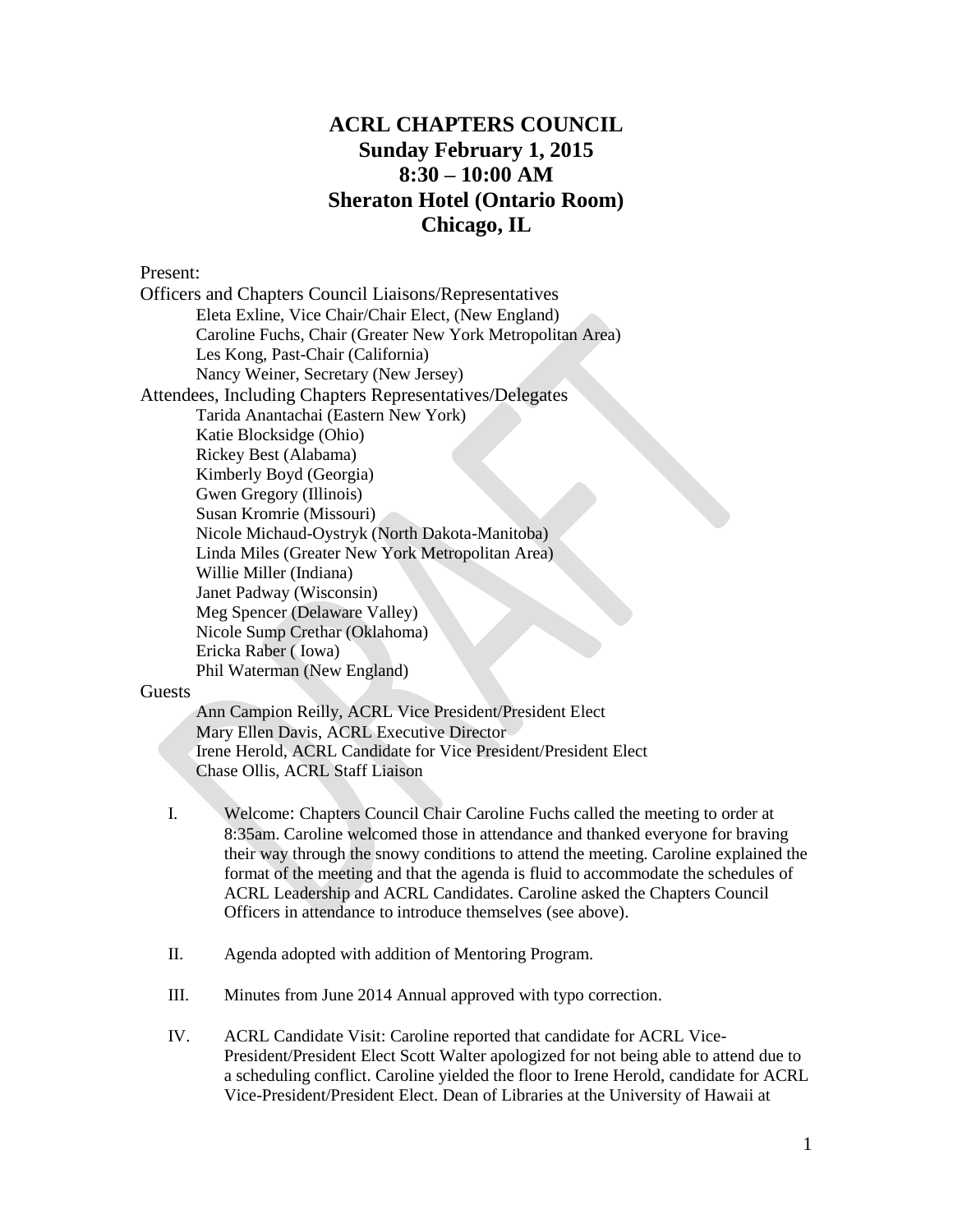Manoa, Irene noted that it is an honor to be nominated to stand for election and she thanked the Chapters Council for providing her with the opportunity to address the group. After introducing herself, Irene noted the following:

- a. Irene has had a wonderful journey as an academic librarian and has been involved with ACRL for many years, beginning with the Law and Political Science Section. Irene is also a past Chair of the College Library Section and is currently serving as a Director at Large on the ACRL Board of Directors.
- b. Irene's full Biography and candidate statement will be featured (along with Scott Walker's) in the next issue of *CR & L News*. There will also be a live online candidate forum on March 17, where Irene and Scott will be responding to four questions. Everyone is encouraged to participate in the forum and everyone is encouraged to vote in the upcoming election.
- c. Mentoring is of great interest to Irene and she helped establish various mentoring programs. She expressed interest in the Mentoring Program proposal on the current agenda.
- d. Recognizing the importance of local ACRL Chapters, Irene noted that Hawaii does not have an ACRL Chapter and will be reaching out to ACRL members in Alaska to explore the possibility of forming a combined chapter.

Irene also responded to the following questions:

- a. What do you expect ACRL to accomplish in the coming year/three years? Irene noted that her full statement would be featured in the February issue of *CR & L*  News, but indicated that the Framework for Information Literacy for Higher Education would be a continuing issue of prominence. Irene also noted that data management and data curation, as well as copyright law are other areas that will remain a priority.
- b. How could ACRL better support Chapters? Irene noted that networking and support at the Chapter level is important and pointed to the Illinois and New England Chapters as models. Irene also felt that ACRL should recognize the common issues that Chapters face, rotating leadership is an example, as is the challenge of maintaining a knowledge base among leadership. Support and sharing of knowledge is a priority and Irene would encourage more virtual meetings, interspersed with a theme, to enhance connections among Chapters and ACRL leadership.

Irene shared a Hawaiian expression to sum her up remarks and what type of leader we could expect her to be, noting, "The top of the cliff isn't the place to look at us; come down here and learn of the big and little current, face to face." Essentially meaning that she would not lead from the top. Irene thanked members of Chapters Council for their time.

- V. Announcements
	- a. Caroline Fuchs noted that Chapters Council is a group of representatives from the ACRL Chapters and that we are similar but different in terms of governance and structure and that some Chapters are affiliated with state organizations while others are independent. Caroline noted that Chapters Council meets twice a year, at Midwinter and Annual on Sunday mornings at 8:30am. A Work Session is also scheduled and begins a half hour after this meeting ends. Attendance at the work session is not mandatory but it is an opportunity to discuss issues and establish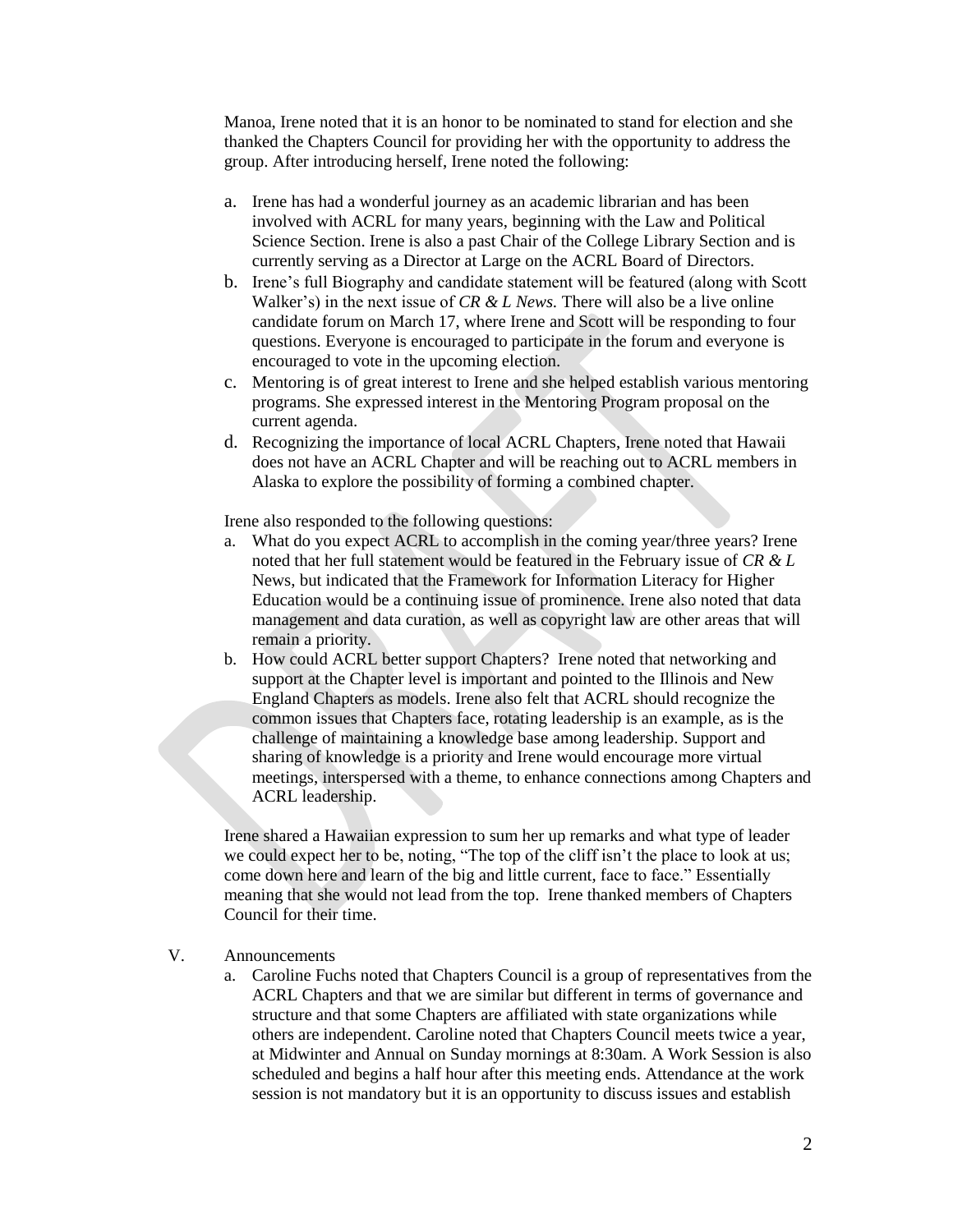task forces if necessary. Caroline announced the Work Session would be held in the Missouri Room.

- b. Vice-Chair Eleta Exline announced that instead of the Dine Around traditionally held on Sunday evening, we would be trying out a Lunch Around instead. The D4 Irish Pub & Café was recommended by members of the Illinois Chapter and Eleta indicated that reservations are for noon. About ten people indicated their willingness to brave the conditions and participate in the Lunch Around.
- VI. Introductions: Caroline asked representatives to introduce themselves and share one item of interest or challenge about their Chapter.
	- a. Caroline began the introductions by noting she represents the Greater New York Metropolitan area which includes NYC, Long Island, Westchester and the Lower Hudson Valley. Caroline noted that there are two additional ACRL Chapters, Eastern NY and Western NY.
	- b. Janet Padway is an elected representative for the Wisconsin Chapter and noted that a challenge is communicating to members/non-members since the academic group is a division of the state association.
	- c. Les Kong represents California, which sponsors a conference every other year. Les noted that while the Chapter is no longer associated with the state association, there are a number of professional associations vying for members and this has led to a splintering of membership and is a concern.
	- d. Nancy Weiner represents the New Jersey chapter and noted that the affiliation with the state association is confusing and a challenge to communication.
	- e. Meg Spencer represents the Delaware Valley Chapter and reported that it is a very active Chapter that sponsors a program each semester. Meg did note that turnover in officers happens quickly which may pose a challenge.
	- f. Rickey Best represents the Alabama Chapter and noted the secession from the state association was a positive move but there are still communication challenges.
	- g. Kimberly Boyd represents the Georgia Chapter and was elected through the academic library division of the state association. Kimberly noted that there is not enough communication and too much turnover.
	- h. Nicole Michaud-Oystryk represents the North Dakota-Manitoba Chapter and noted that distance and recruiting members are the biggest challenges.
	- i. Erika Raber represents the Iowa Chapter, which is affiliated with the state association, and members pay dues to both. Communication is pretty good and facilitating online meetings and working with other divisions are two initiatives.
	- j. Katie Blocksidge represents Ohio and noted that a recent challenge/initiative is building membership.
	- k. Nicole Sump Crethar represents the Oklahoma Chapter, which is separate from the state chapter, but distance among members remains a challenge.
	- l. Tarida Anantachai represents the Eastern New York Chapter and echoed sentiments already expressed. Terri also noted that engagement tends to be with the same group of people.
	- m. Susan Kromrie represents Missouri and noted similarities with those already expressed but indicated that continuity is a problem. Susan also noted that even without paying extra dues, not everyone gets involved. Networking seems to work but distance is also a problem.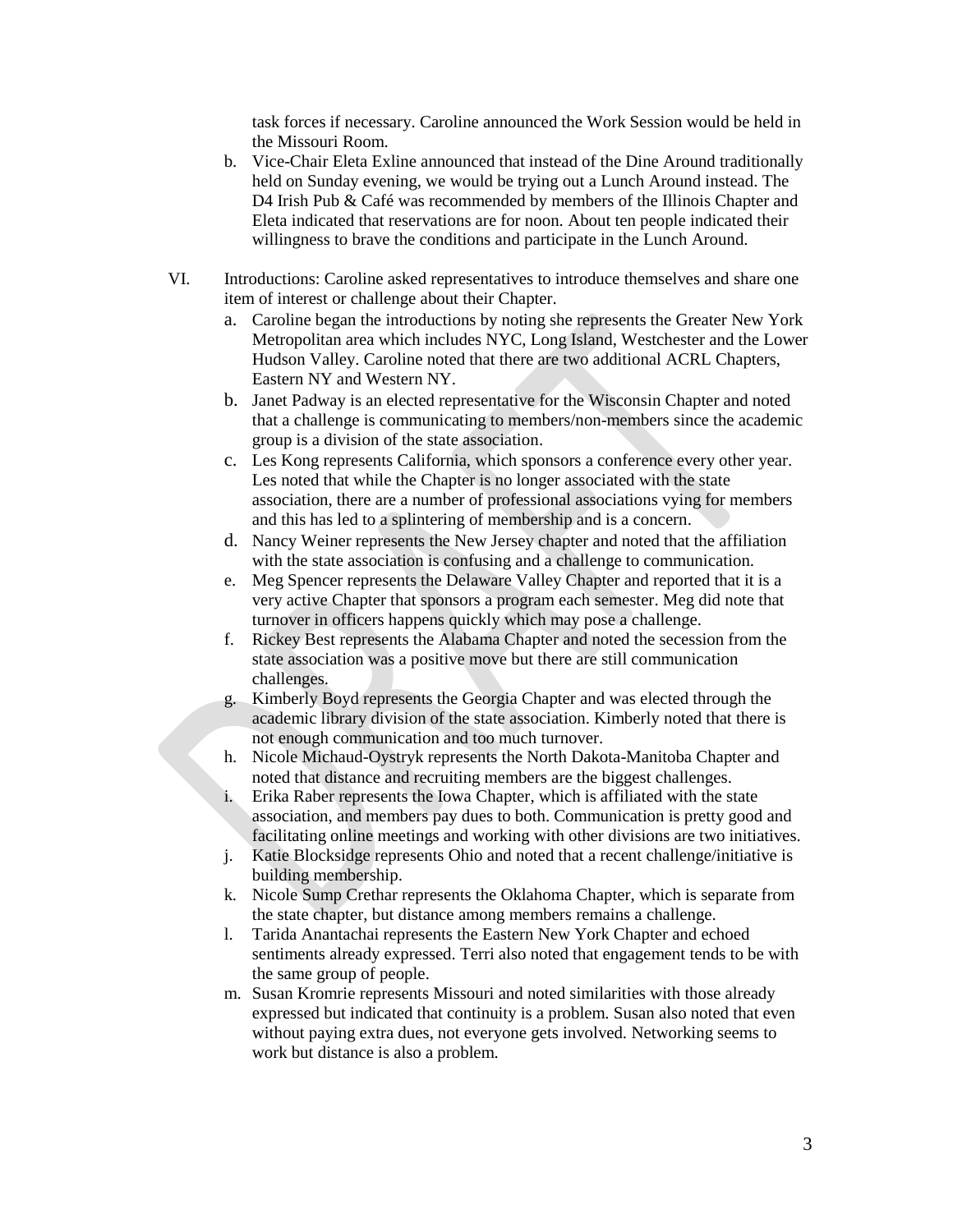- n. Gwen Gregory represents the Illinois Chapter, which is affiliated with the state association, which manages membership. The Chapter sponsors a one-day conference every other year
- o. Willie Miller represents the Indiana Chapter and it is similar to the Illinois Chapter. Willie noted that the chapter sponsors a few programs throughout the year and is focusing efforts on a membership drive.
- p. Eleta Exline represents the New England Chapter and noted there is little interest in establishing better communication with ACRL and that members prefer to connect more with each other.
- q. Phil Waterman also represents the New England Chapter and noted that the chapter is not affiliated with the state association.
- r. Linda Miles represents the Greater New York Chapter and noted that while there are many events and activities sponsored, there needs to be deeper engagement. Linda also noted that succession and loss of institutional knowledge is an issue.
- VII. Best Practices Presentations: Caroline noted that Les Kong introduced the Best Practices during his tenure as Chair and we are pleased to continue the initiative with the following presentations about "Communicating with Membership"
	- a. Widely Dispersed Geographic Area New England Chapter presented by Phil Waterman. Highlights below see Appendix 1 for full presentation.
		- Comprised of six states the NE Chapter has about 1000 members.
		- Concentrated in Southern NE States
		- Board of Directors hold virtual meetings six times a year
		- Annually sponsors a one day conference; recently added a virtual component with hubs in regions that voted on sessions to view
		- Virtual attendees liked the interactive nature but the technology needed improvement
		- Professional broadcasting company hired which increased cost of conference but this greatly improved the quality of the broadcast
		- Presenters are made aware of the recording
	- b. Concentrated/Densely Populated Geographic Area Greater New York Metropolitan Area Chapter presented by Linda Miles and Caroline Fuchs. Highlights below see Appendix 2 for full presentation.
		- 110 institutions concentrated within 735 square miles includes four MLIS programs
		- Active participants, from students to retirees; and the Chapter maintains contacts with library schools
		- Sponsors annual symposium in Manhattan, completion for membership from CUNY and SUNY
		- Committees meet in person and virtually
		- Professional development opportunities offered throughout the year
		- Dedicated Gmail account; helpful for leadership transition
		- Uses Flickr and system for posting to variety of library listservs
- VIII. Open Positions: Legislative Network Representative and Officers. Eleta Exline noted that the Legislative Representative position previously held by Tim Dodge is vacant and Eleta encouraged anyone who is interested in serving in this capacity to let her know. Eleta also noted that elections for Chapter Officers will be held at Annual. Vice-Chair/Chair Elect is a three year commitment and the position of Secretary is a one year commitment. If interested, please let Eleta know.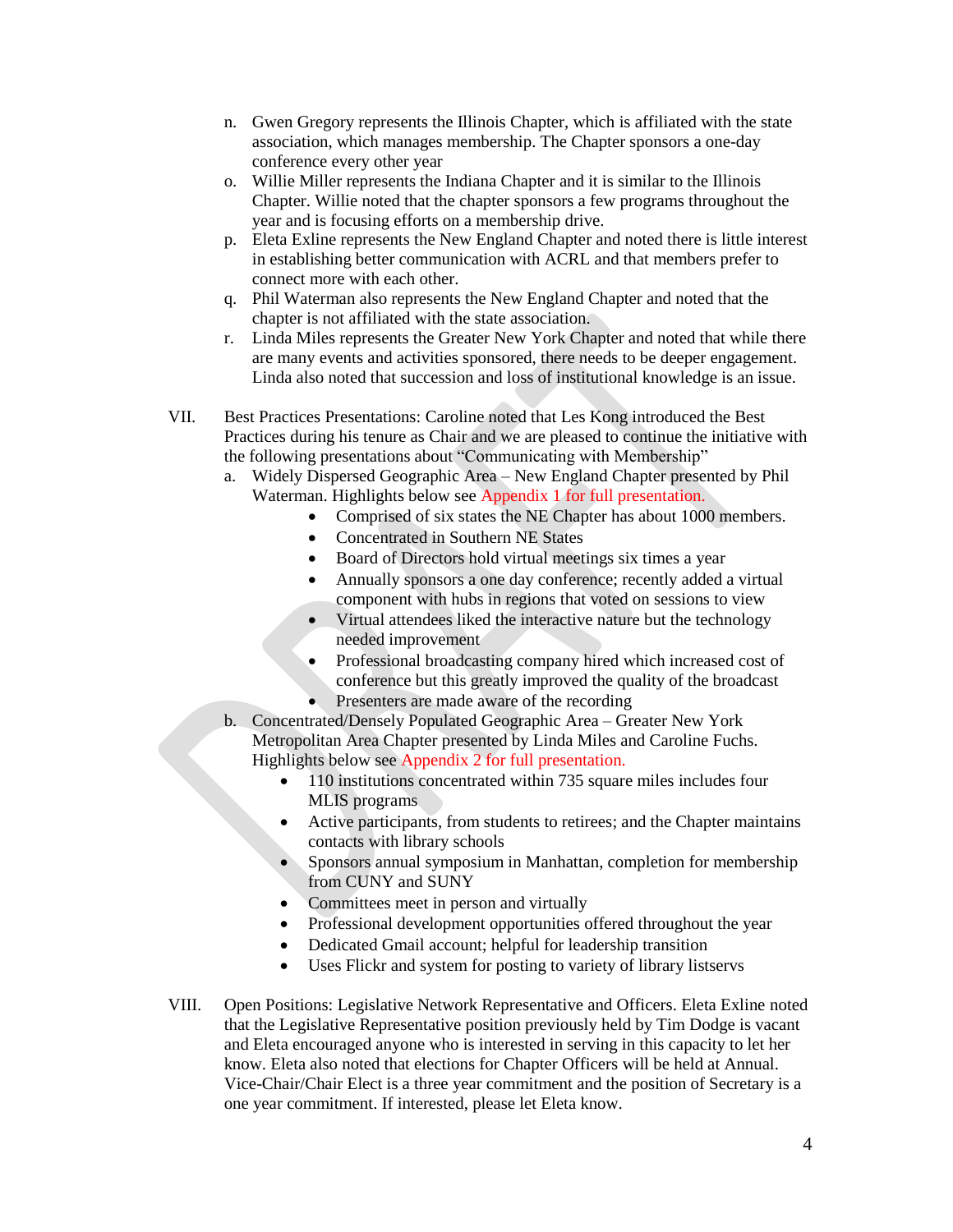- IX. ACRL Leadership Visit
	- a. Vice-President/President Elect Ann Campion Reilly arrived at the start of the meeting and indicated she would be remain for the duration. Ann indicated she was here to listen and would take back what she learned to the ACRL Board to help improve communication between Chapters and the Board. Ann also reminded everyone that the deadline for submitting the Committee Volunteer form was two weeks away and encouraged those in attendance to remind chapter members about the volunteer opportunities with ACRL.
	- b. Executive Director of ACRL Mary Ellen Davis provided an update of ACRL activities. Highlights include:
		- Nearly 40% of ACRL members do not belong to a section or roundtable and is an issue ACRL would like to address. We need to articulate the value of ACRL membership and highlight what members receive in return for joining. As Chapter Leaders, Mary Ellen asked those in attendance to suggest ways or ideas to better articulate the value of membership and maintain our vibrant association going forward.
		- ACRL National continues to work with Chapters and funds 10 visits by ACRL leaders each year. Mary Ellen noted that there is one visit remainig for 2014-2015. Mary Ellen also acknowledged the efforts of Chase Ollis whose role as the staff liaison to the Chapters Council has helped strengthen collaborative efforts between ACRL National and Chapters.
		- Mary Ellen reminded those in attendance that the deadline for the third round of Assessment in Action Grants is March 4 and encouraged those in attendance to submit proposals for consideration. The first two rounds of the IMLS grant funded program have been very successful and participants will be highlighting their results on how they contribute to student success at ALA in June.
		- Mary Ellen also reminded everyone that the early bird registration for the ACRL Conference is Friday, February 13. Virtual and institutional registrations are also options. Mary Ellen also encouraged everyone to stop by the ACRL booth at the Exhibits for a chance to win a Portlandia themed bike.
		- Mary Ellen also reported that ACRL would be sponsoring a free webinar on fair use on February 24 featuring Kevin Smith from Duke University Libraries.
		- Mary Ellen took a few questions and indicated that leadership may revisit the four-year timeframe restriction for ACRL Leadership visits to the same Chapter since there has been an increase in the number of visits.
		- Caroline informed Mary Ellen that the Board Action Proposal form is on the agenda for the work session.
		- When asked about ACRL's tracking of institutional memory, Mary Ellen noted that ACRL tracks the leadership of Chapters but does not become overly involved with the management of Chapters. Mary Ellen noted that ACRL provides access to online meeting software and encouraged Chapters to use these tools for virtual orientation and executive meetings to foster better management of Chapter succession.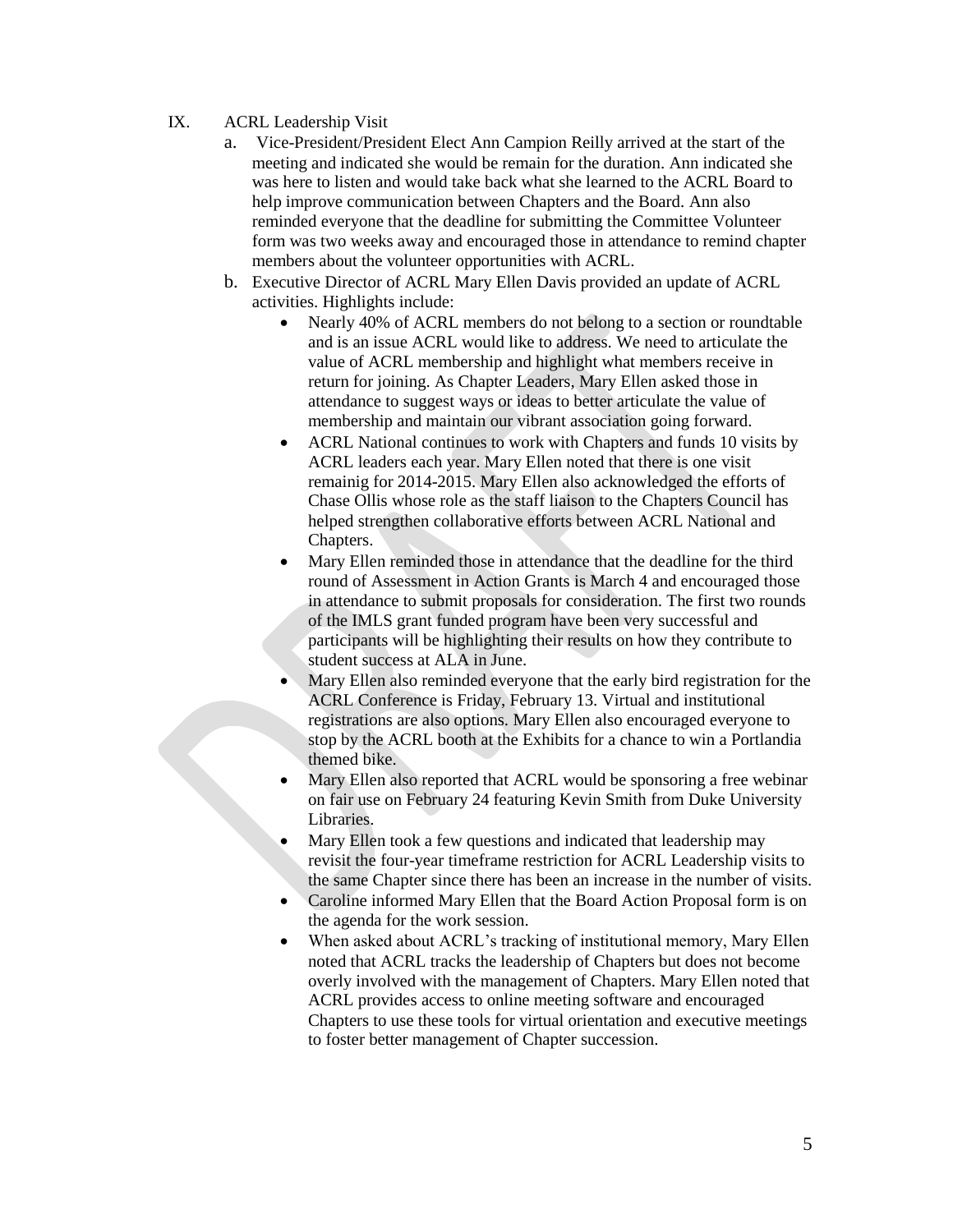- X. Update on Mentoring Program
	- a. Les Kong distributed an overview of the proposal for establishing a formal Mentoring Program for ACRL Chapters Council See Appendix 3 for full details.
	- b. Les explained the purpose and the background for the proposal and asked those in attendance to review the proposal and the proposed outcomes for the program. Initial feedback was overwhelmingly positive since many chapter leaders in attendance noted the confusion often associated with serving on Chapters Council.
- XI. Listserv update
	- a. Caroline reported that as of January 16, 2015 there were 222 members on the listserv. Nearly 58% of the members (n=128) were added since 2012 and 94 members were added in 2011 or earlier. There were 108 messages sent in 2014 and Caroline noted that there was a flurry of emails recently and reminded everyone that this is an opt out list so let prior Chapter Leaders know in case they wish to opt out.
- XII. Old Business All items deferred to work session
	- a. Newsletter /blog thematic approach (Fuchs)
	- b. Online toolkit (Fuchs)
	- c. Board Action Proposal for Policies (Fuchs)
	- d. Table at ACRL National (Exline)
	- e. Online Orientation for Leadership (Fuchs)
- XIII. New Initiatives
	- a. Virtual meetings for Council (Fuchs) Deferred to work session
	- b. Semi-annual virtual meeting for executive officers (Fuchs) Deferred to work session
	- c. Chapter email (Fuchs) Caroline announced that she created a designated email addres[s acrlchaptescouncil@gmail.com](mailto:acrlchaptescouncil@gmail.com) which can also serve as an archive for correspondence.
- XIV. Social at ACRL National (Fuchs) Deferred to work session
- XV. Adjournment at 10:24 am

Respectfully submitted, Nancy Weiner, Secretary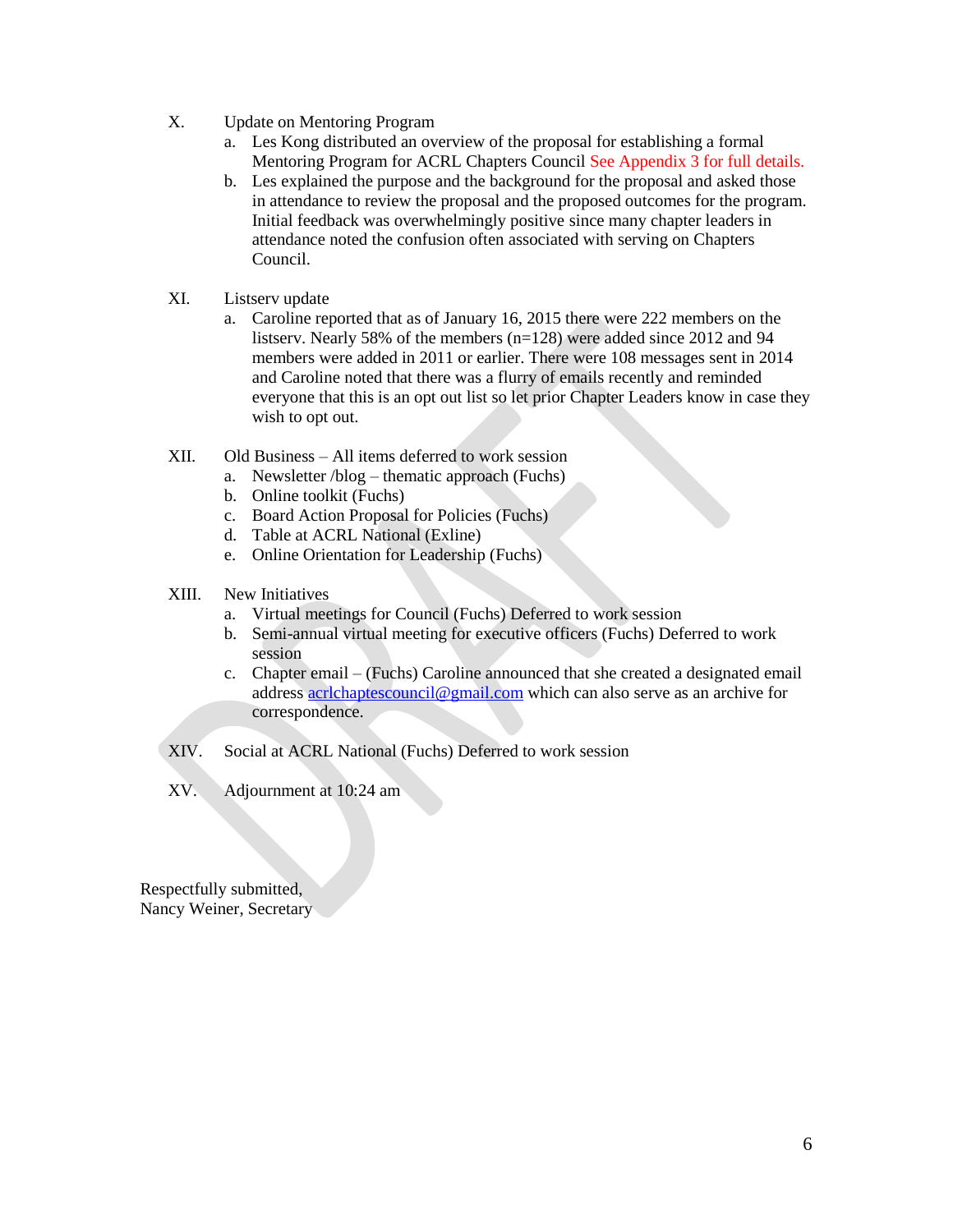

Chicago, IL

## ACRL – New England Chapter

 Have almost 1,000 members across the six New England states.



 Membership heavily concentrated in three southern states: 82%

| <b>State</b> | $*$ of Members $\ $ | % of Total |
|--------------|---------------------|------------|
| MA           | 535                 | 55%        |
| <b>CT</b>    | 183                 | 19%        |
| RI           | 81                  | $8\%$      |
| NH           | 78                  | R%         |
| VT           | 59                  | 6%         |
| <b>ME</b>    | 42                  | 4%         |
| Total        | 9/8                 |            |

### ACRL/NEC Virtual Conference

- Major initiative in 2010 to better include members from the northern states
- Chapter added a **virtual conference** component to its annual one-day conference in May.
	- **Goals:**
		- Provide a virtual conference experience that emulates the in-person experience
		- Provide local content
		- Provide local networking opportunities

## ACRL/NEC Virtual Conference

#### **Implementation:**

- Recruited two host sites: Colleges in VT and ME
- Chose WebEx allows video, chat and recording. Attendees participate in Q&A
- Chapter members on Conference Planning Committee use camcorders to produce live, interactive broadcasts of keynote speaker and multiple breakout sessions
- VT and ME site coordinators created their own local agenda, interspersed with the live broadcasts
- Marketed as part of overall conference marketing, but with separate registration and cost
- Vendors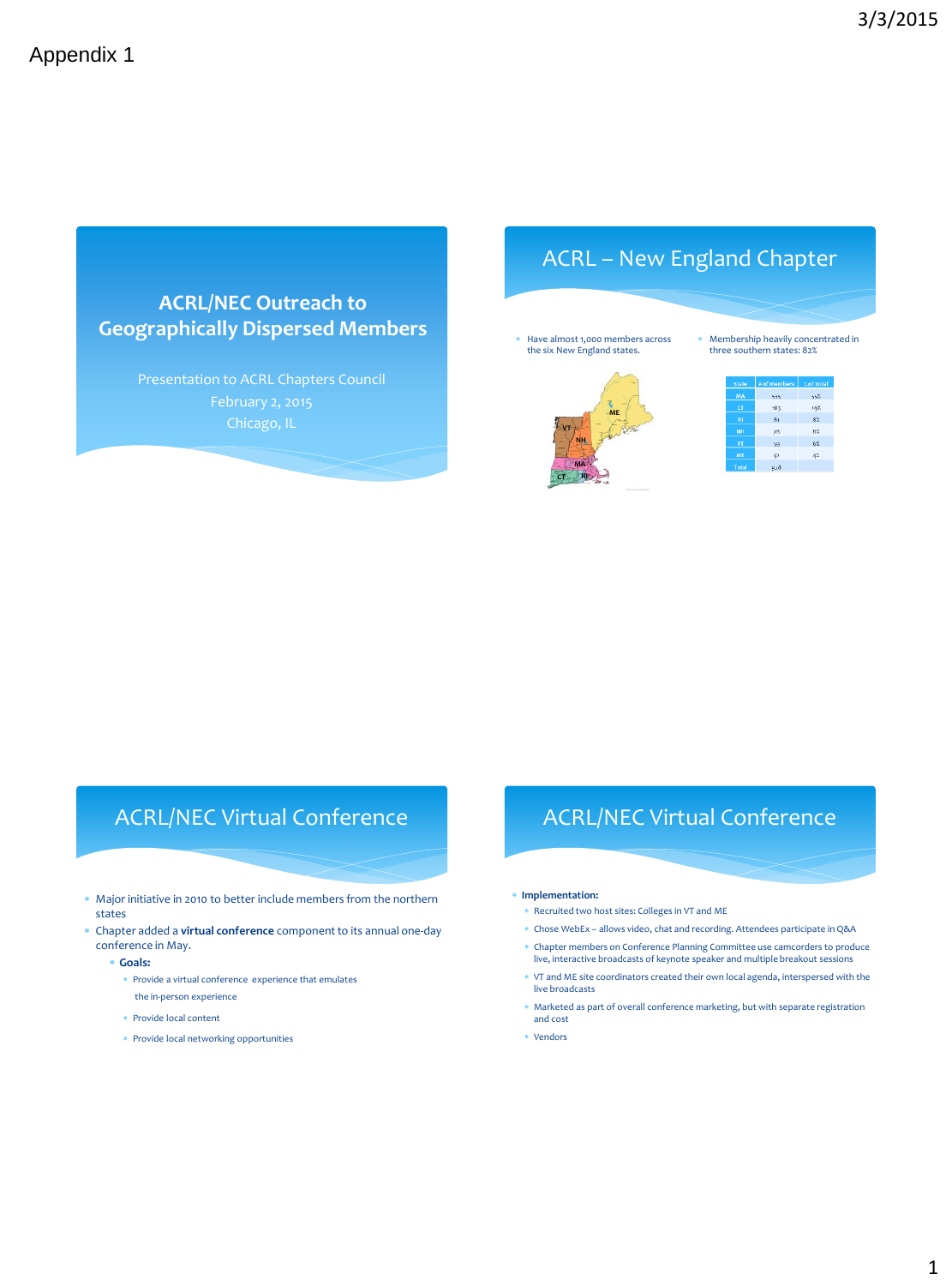## ACRL/NEC Virtual Conference

#### **Results:**

- Attendees liked:
- Live, interactive nature
- Networking with local colleagues
- Attendees did not like:
	- Low-tech, in-house broadcasting
	- Audio problems
	- Always an unexpected glitch

### ACRL/NEC Virtual Conference

#### **Changes:**

- Hired a professional broadcasting company for 2014 conference
	- Quality of broadcast significantly improved
	- Significantly increased the cost of the virtual conference, but chapter has a commitment to involving northern members in chapter events
- 2014 Conference Website:<http://conference2014.acrlnec.org/>

ACRL/NEC Virtual Conference

Questions?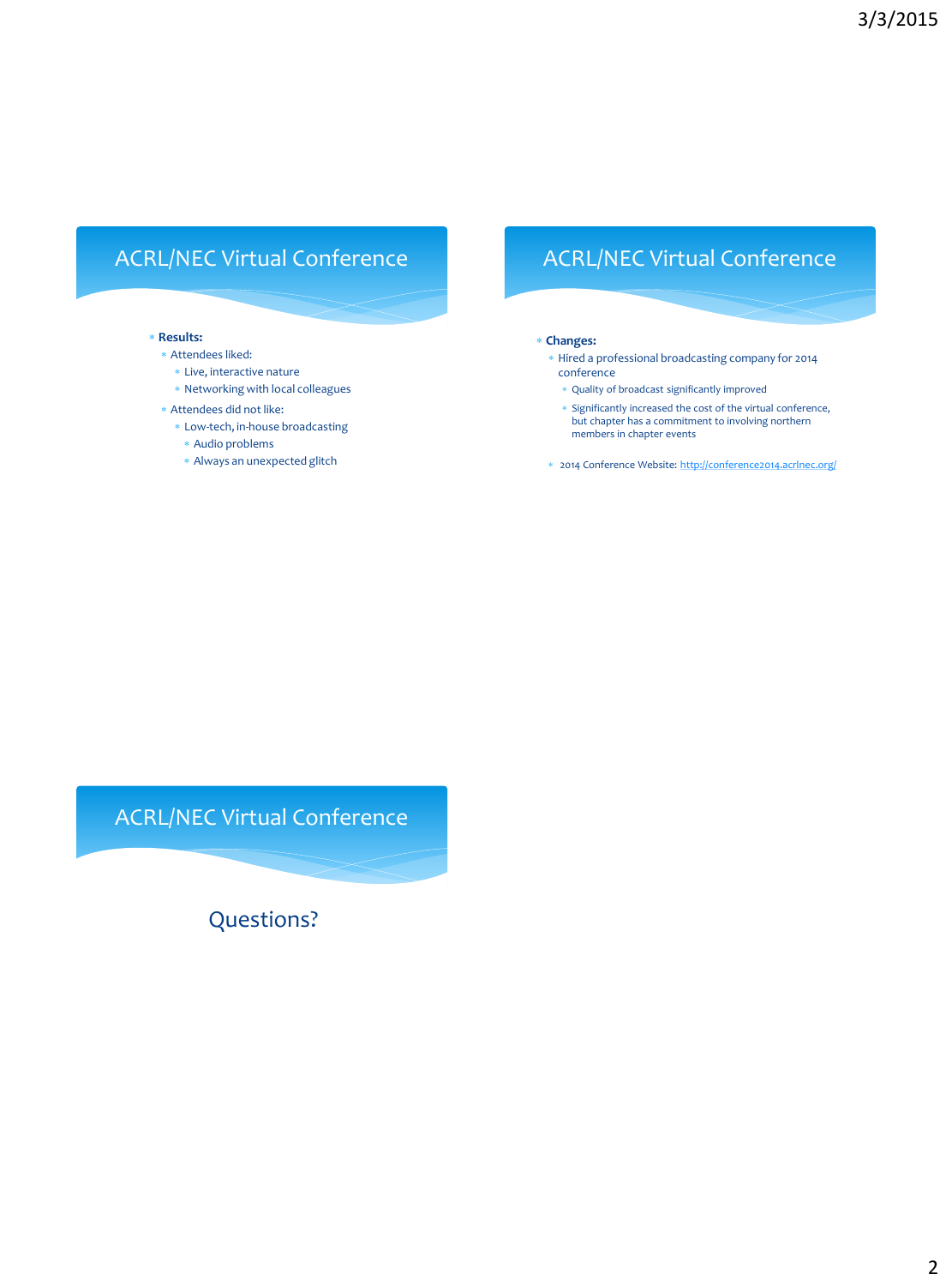### **ACRL CHAPTERS' BEST PRACTICES:** COMMUNICATING WITH CHAPTER MEMBERSHIP IN A HIGH-DENSITY GEOGRAPHIC AREA

Linda Miles, President, Chair NLDG Caroline Fuchs, Recording Secretary, Chair FYEDG *Greater New York Metropolitan Area Chapter*



### CASTING OUR NET

- Greater New York Metropolitan Area
- 5 boroughs of NYC (Manhattan, Queens, Bronx, Brooklyn, Staten Island)
- Nassau & Suffolk County (aka "Long Island")
- Westchester County
- Lower Hudson River Valley



#### ACRL/NY MEMBERSHIP POOL

- ~110 higher ed institutions in ~305 square miles (NYC area) **\***
- ~16 higher ed institutions in ~430 square miles in Westchester county**\***
- Totaling of ~126 higher ed institutions in 735 square miles**\***

**\*as per Wikipedia 01/26/2015**



#### ACRL/NY MEMBERSHIP SNAPSHOT

- Active participants from across tri-state area
- Diversity of institutions/experience/perspectives
- From students to retirees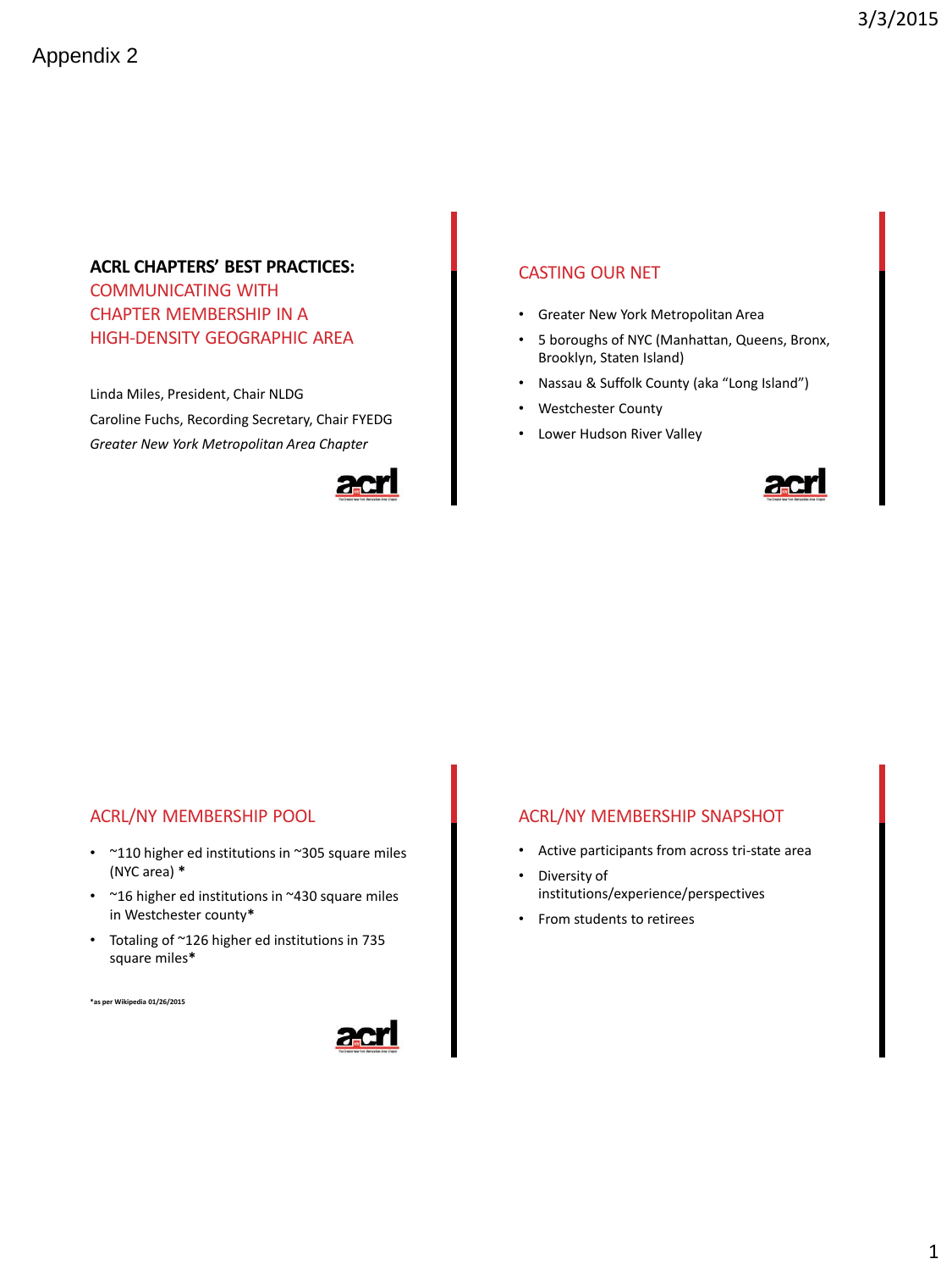#### MEMBERSHIP ENGAGEMENT ENHANCED BY . . .

- Large, active roster
- Accessibility of public transportation
- Potential partnerships with other organizations
- Four MLS/MLIS programs within geographic area
- Executive Board members active in other library organizations



#### CHALLENGES TO MEMBERSHIP . . .

- Opportunities to meet outside 5 boroughs
- Typically "Manhattan Centric" locations
- Competition for membership
- Competition for programs/program ideas



#### OUR "COMPETITION" – TO NAME A FEW

- LACUNY (Library Association of the City University of New York)
- SUNYLA (State University of New York Library Association)
- Art Libraries Society of New York
- Archivists Roundtable
- Medical Library Association
- METRO
- NY Area Theological Library
- Association • NY Library Club
- NY Technical Services Librarians
- Special Libraries Association
- Visual Resources Association
- NYLA (New York Library Association)
- NCLA (Nassau County Library Association)



#### ACRL/NY REGULAR MEETINGS . . .

- Monthly F2F meetings of Executive Board (Sept-June)
- Monthly F2F meetings of Symposium Committee (Sept-June)
- Frequent F2F & virtual meetings with select officers
- Nine active Discussion Groups (blogs, listservs)
- Professional Development Workshops
- Annual Symposium (website)
- Semi-annual "Meet & Greet" (Membership Drive)
- Mentoring Group/Writers' Support Group (listserv)

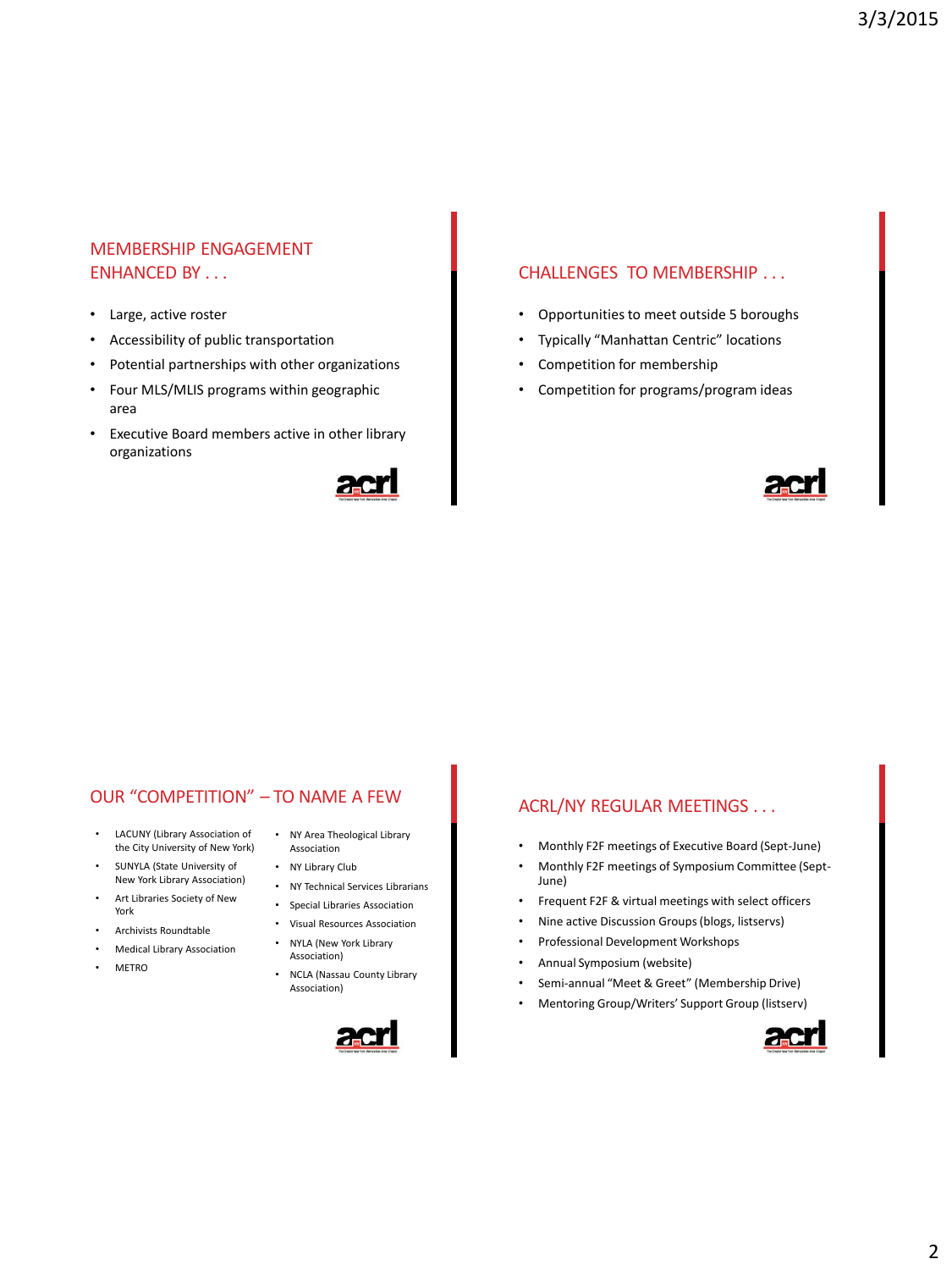### COMMUNICATIONS . . . INTERNAL

- Dedicated email accounts (i.e. symposium chair, secretary, blog team)
- Shared DropBox folders
- Contact distribution lists
- Conference calls
- Google docs
- Wiki



#### COMMUNICATIONS . . . EXTERNAL

- Dedicated email accounts (i.e. symposium chair, secretary, blog team)
- Contact distribution lists
- MailChimp to push content to members (maintained by Membership Secretary)
- Website (Announcements, RSS feed)
- Twitter, FaceBook, Flickr
- Posting to variety of library listservs
- DG blogs
- Newsletter
- Designated EB contacts to each library school



#### CONTACT US

#### **Linda Miles**

Pollack Library, Yeshiva University 500 West 185th Street New York, NY 10033 212.960.5400 x5753 **[lmiles@yu.edu](mailto:lmiles@yu.edu)**

#### **Caroline Fuchs**

St. John's University St. Augustine Hall 8000 Utopia Parkway Queens, NY 11439 718.990.5050 **[fuchsc@stjohns.edu](mailto:fuchsc@stjohns.edu)**



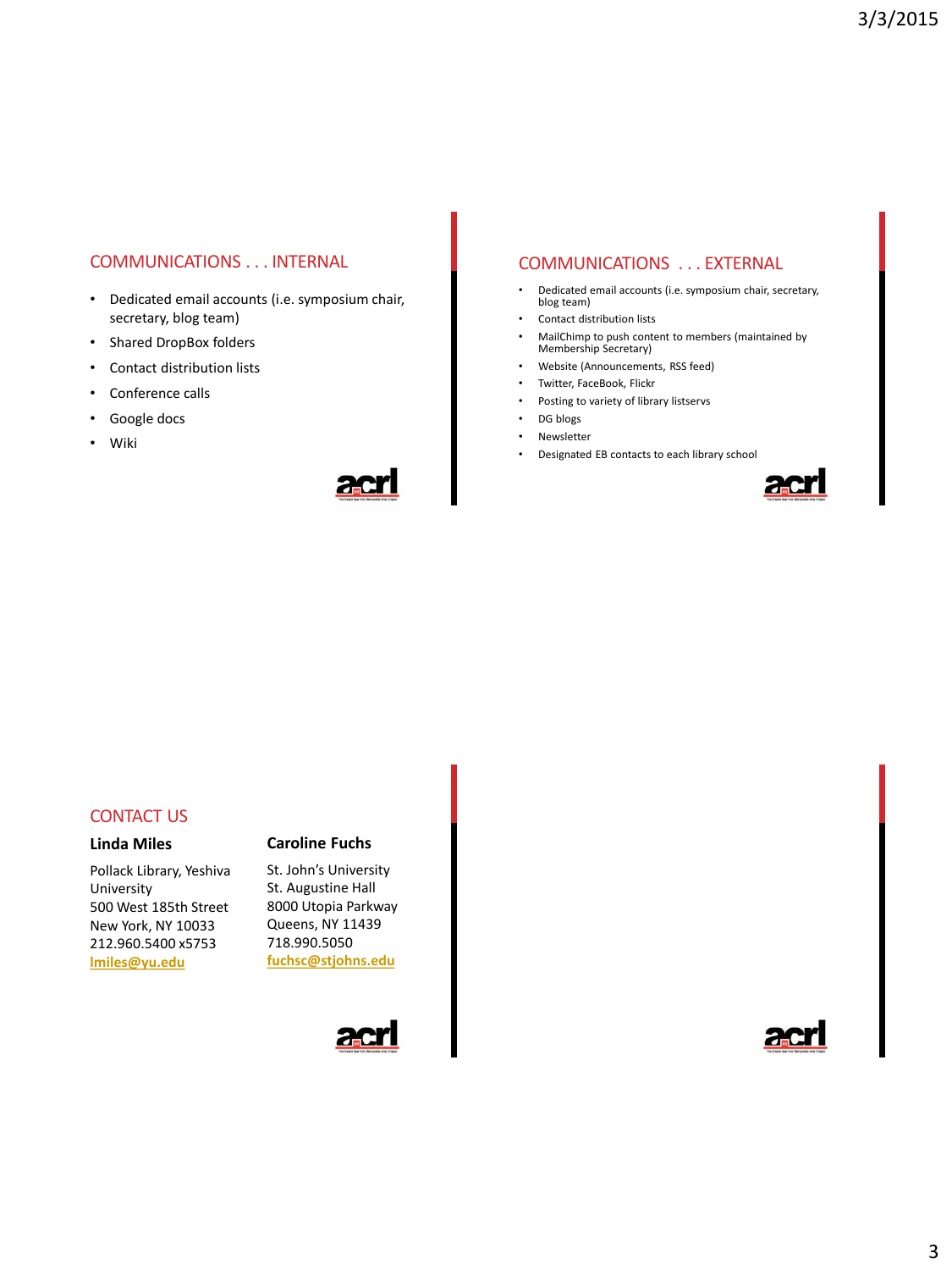3/3/2015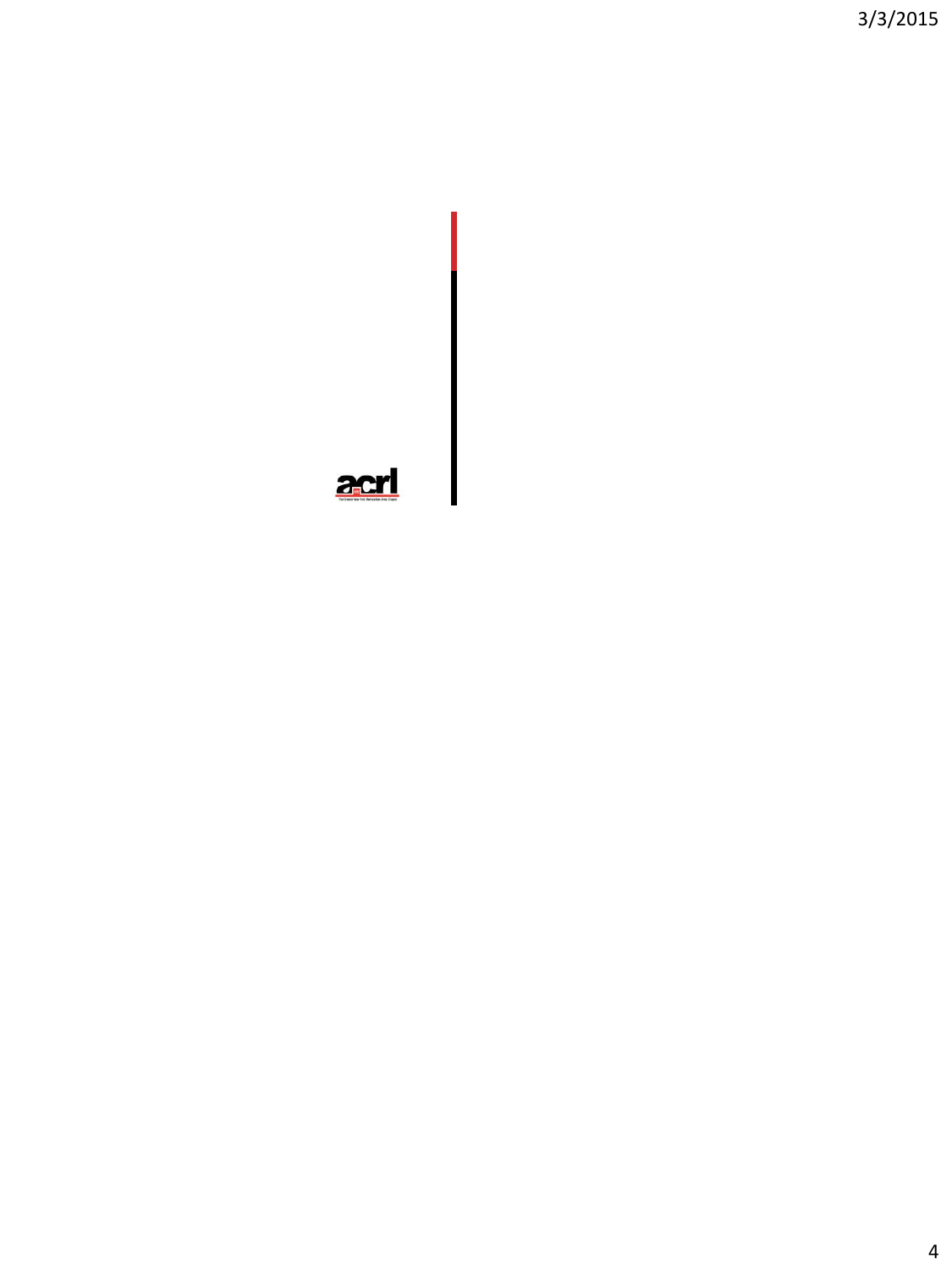### **ACRL CHAPTERS COUNCIL MENTORING PROGRAM**

**Background and Purpose**: Over the years, attendance at ACRL Chapters Council meetings by regional and/or state chapter representatives has been lagging. Some possible reasons for this may be – the considerable expense of travel to Midwinter and Annual, combined with the lack of financial support to support such travel; some chapter representatives may not be aware of or simply do not have an understanding of the role of Chapters Council and their specific roles at the meetings; some chapter representatives may not see the relevance of Chapters Council or ACRL National to their local chapter; or specific time conflicts with other meetings at Midwinter or Annual may prevent or limit attendance.

**Objectives**: The Mentoring Program is proposed to facilitate the pairing of experienced ACRL Chapters Council leaders with new, and/or relatively inexperienced regional and/or state chapter representatives, to accomplish the following objectives –

- a) By identifying and working with new regional and/or state chapter representatives earlier in the year, prior to Midwinter and Annual, mentors will spend the necessary time with these individuals to educate them (using the planned *ACRL Chapters Council ToolKit* ) as to the purpose of Council and the roles of chapter representatives;
- b) Mentors will work with their "protégées" to identify issues for possible improvements in local chapter operations, activities, and/or programming;
- c) Mentors will work with their protégées to develop potential agenda items for further discussion at Midwinter and/or Annual meetings;
- d) Feedback from protégées will inform Chapters Council leadership as to unmet needs of regional and/or state representatives, which may result in new initiatives; and, finally,
- e) The long-term objective will be to develop a sustained leadership model within ACRL Chapters Council using this Mentoring Program as a foundation for identifying and working with new chapter leaders.

### **Procedures**:

- 1. Identify mentor candidates within existing and past ACRL Chapters Council leadership;
- 2. Identify protégée candidates, focusing upon these three target populations a) newly elected representatives, b) inexperienced representatives; and c) representatives from chapters who have consistently been absent from Chapters Council meetings;
- 3. Match up mentor/protégée pairs by one of the following methods a) regional proximity between mentors' and protegees' geographic locations, b) past and/or current networking relationships between mentors' and protégées, or c) random selection; and
- 4. An evaluation form will be completed at the end of each year, to be filled out by both mentors and protégées, regarding the benefits of the program, improvements needed, etc.